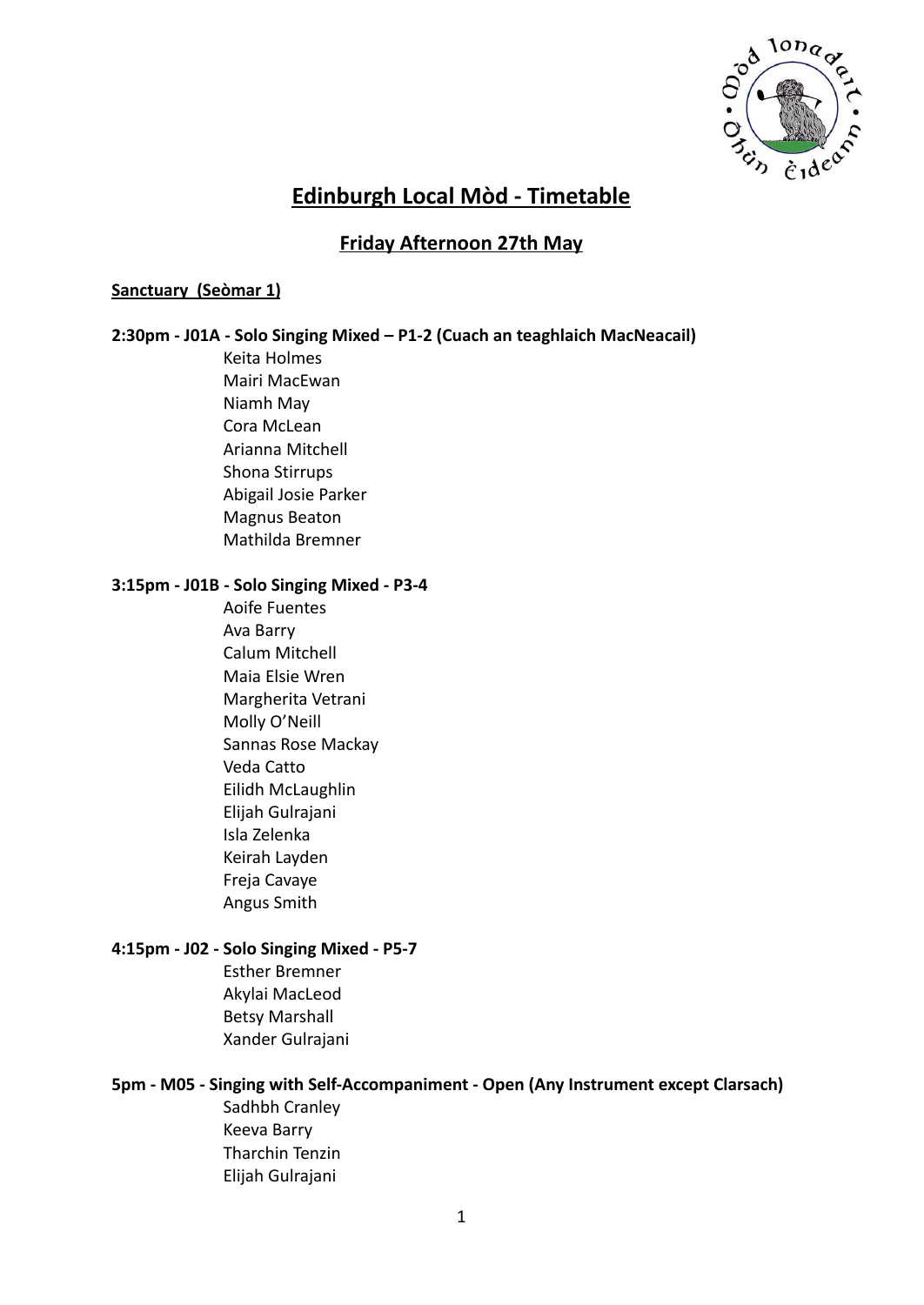# **Friday Afternoon 27th May**

### **Small Hall (Seòmar 2)**

## **2:30pm - J15 - Poetry Recitation - P5-7 (Edinburgh Caithness Association trophy)**

Ailis Hobson Akylai MacLeod Iris Brooks-Miller Elliot Phipps Isla Shirley Josie MacLellan

# **3:15pm - J14 - Poetry Recitation - P3-4** Freja Cavaye

Mhairi Hobson

### **3:45pm - J13 - Poetry Recitation - P1-2**

Keita Holmes Órán Hutchison Mairi MacEwan Aileana Van Tiem Rosalie Brooks-Miller Cora McLean Niamh May Arianna Mitchell Ali Bayrak Mathilda Bremner Magnus Beaton Shona Stirrups

- **4:45pm J17 Prose Reading P5-7** Sandy Brandt
- **5:00pm J19 Bible Reading P5-7** Sandy Brandt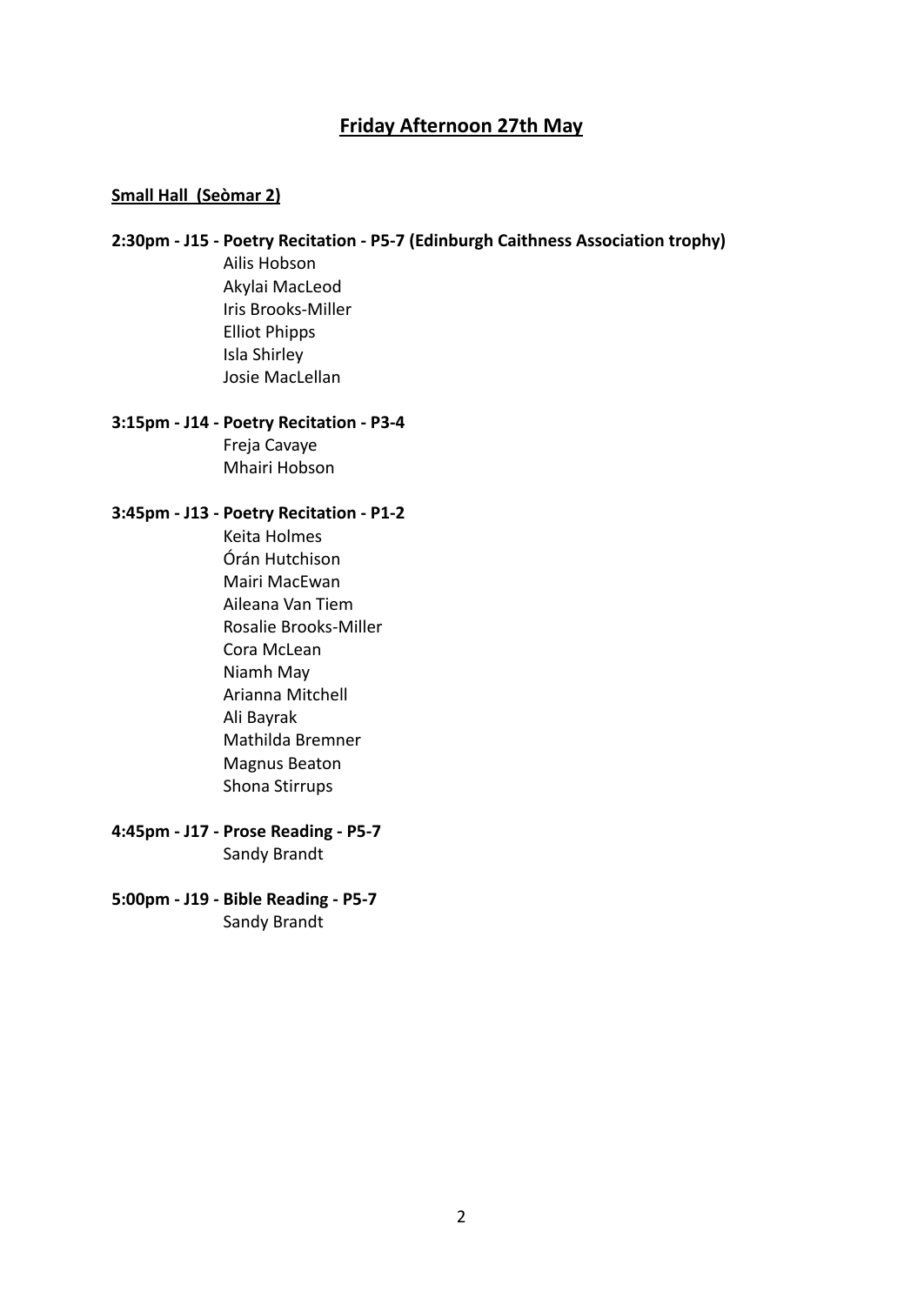

# **Saturday Morning 28th May**

### **Sanctuary (Seòmar 1)**

# **10:00am - M01 - MSR - Primary (Any Instrument)** Xander Gulrajani Taran Conroy

### **10:30am - M03 - Instrument Solo - Primary (Any Instrument)**

Xander Gulrajani Elijah Gulrajani Mhairi Hobson Ailis Hobson Amelia Kinsella Sorcha Spencer Annie Soane Alieana Van Tiem Audreya-Rose Shaw Angus Holt Timothy Pooley Luisa Weilemann Belo Alice Comiskey Anya Lyon

#### **11:30am - M04 - Instrument Solo - Secondary (Any Instrument)** Orla Holt

Isabella Lam